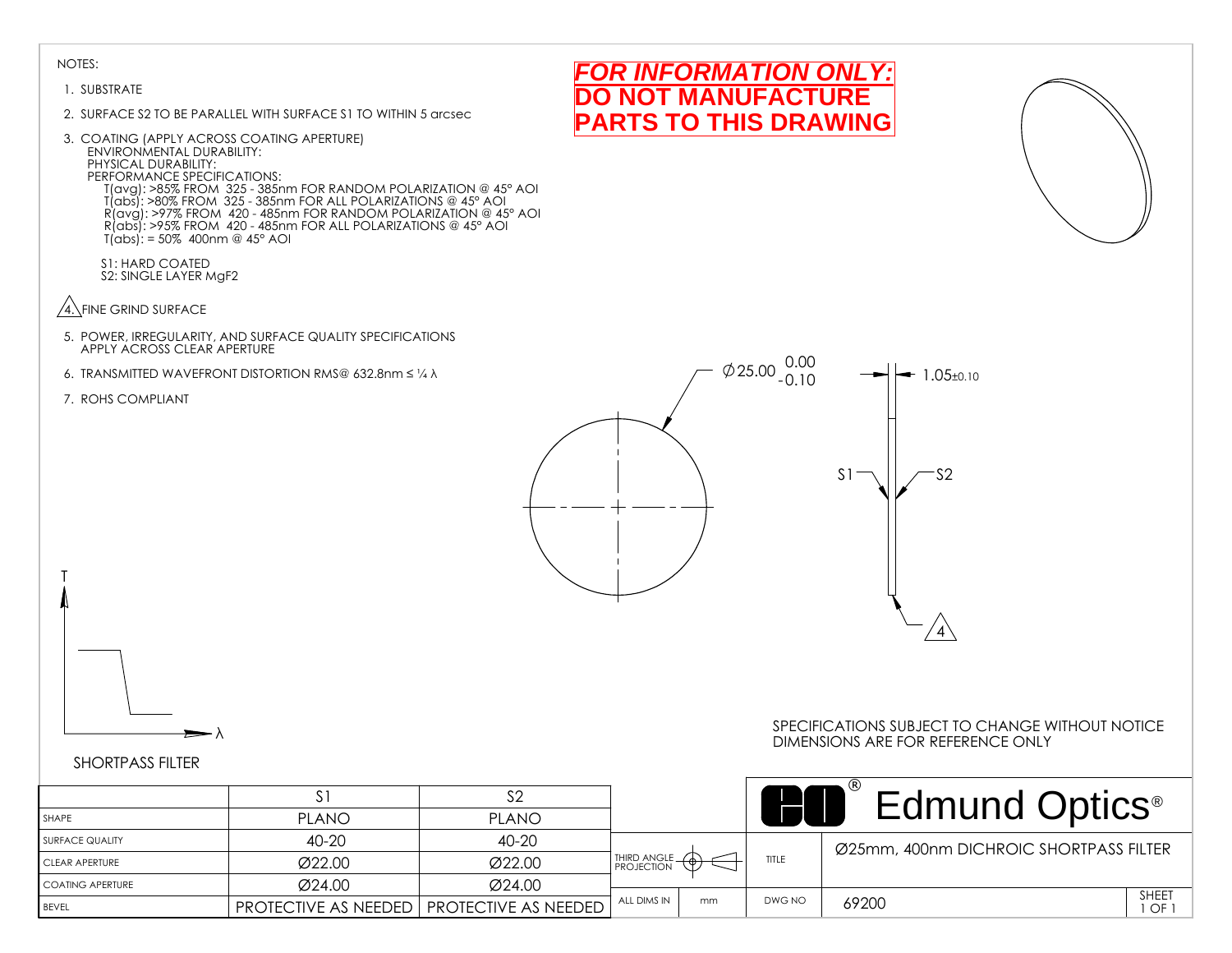#### 1. SUBSTRATE

- 2. SURFACE S2 TO BE PARALLEL WITH SURFACE S1 TO WITHIN 5 arcsec
- 3. COATING (APPLY ACROSS COATING APERTURE) ENVIRONMENTAL DURABILITY: PHYSICAL DURABILITY: PERFORMANCE SPECIFICATIONS: T(avg): >85% FROM 325 - 430nm FOR RANDOM POLARIZATION @ 45° AOI T(abs): >80% FROM 325 - 430nm FOR ALL POLARIZATIONS @ 45° AOI R(avg): >97% FROM 470 - 545nm FOR RANDOM POLARIZATION @ 45° AOI R(abs): >95% FROM 470 - 545nm FOR ALL POLARIZATIONS @ 45° AOI T(abs): = 50% 450nm @ 45° AOI
	- S1: HARD COATED S2: SINGLE LAYER MgF2
- $\sqrt{4}$ . FINE GRIND SURFACE
- 5. POWER, IRREGULARITY, AND SURFACE QUALITY SPECIFICATIONS APPLY ACROSS CLEAR APERTURE
- 6. TRANSMITTED WAVEFRONT DISTORTION RMS@ 632.8nm ≤ ¼ λ
- 7. ROHS COMPLIANT

T



*FOR INFORMATION ONLY:* **NOT MANUFACTURE PARTS TO THIS DRAWING**

## λ

#### SPECIFICATIONS SUBJECT TO CHANGE WITHOUT NOTICE DIMENSIONS ARE FOR REFERENCE ONLY

|                    |                             |                             |                   |        | <b>Edmund Optics</b> <sup>®</sup>      |                    |
|--------------------|-----------------------------|-----------------------------|-------------------|--------|----------------------------------------|--------------------|
| <b>SHAPE</b>       | <b>PLANO</b>                | <b>PLANO</b>                |                   |        |                                        |                    |
| SURFACE QUALITY    | $40 - 20$                   | 40-20                       |                   |        | Ø25mm, 450nm DICHROIC SHORTPASS FILTER |                    |
| CLEAR APERTURE     | Ø22.00                      | Ø22.00                      | THIRD ANGLE.      | TITLE  |                                        |                    |
| I COATING APERTURE | Ø24.00                      | Ø24.00                      |                   |        |                                        |                    |
| <b>BEVEL</b>       | <b>PROTECTIVE AS NEEDED</b> | <b>PROTECTIVE AS NEEDED</b> | ALL DIMS IN<br>mm | DWG NO | 69201                                  | <b>SHEET</b><br>OF |

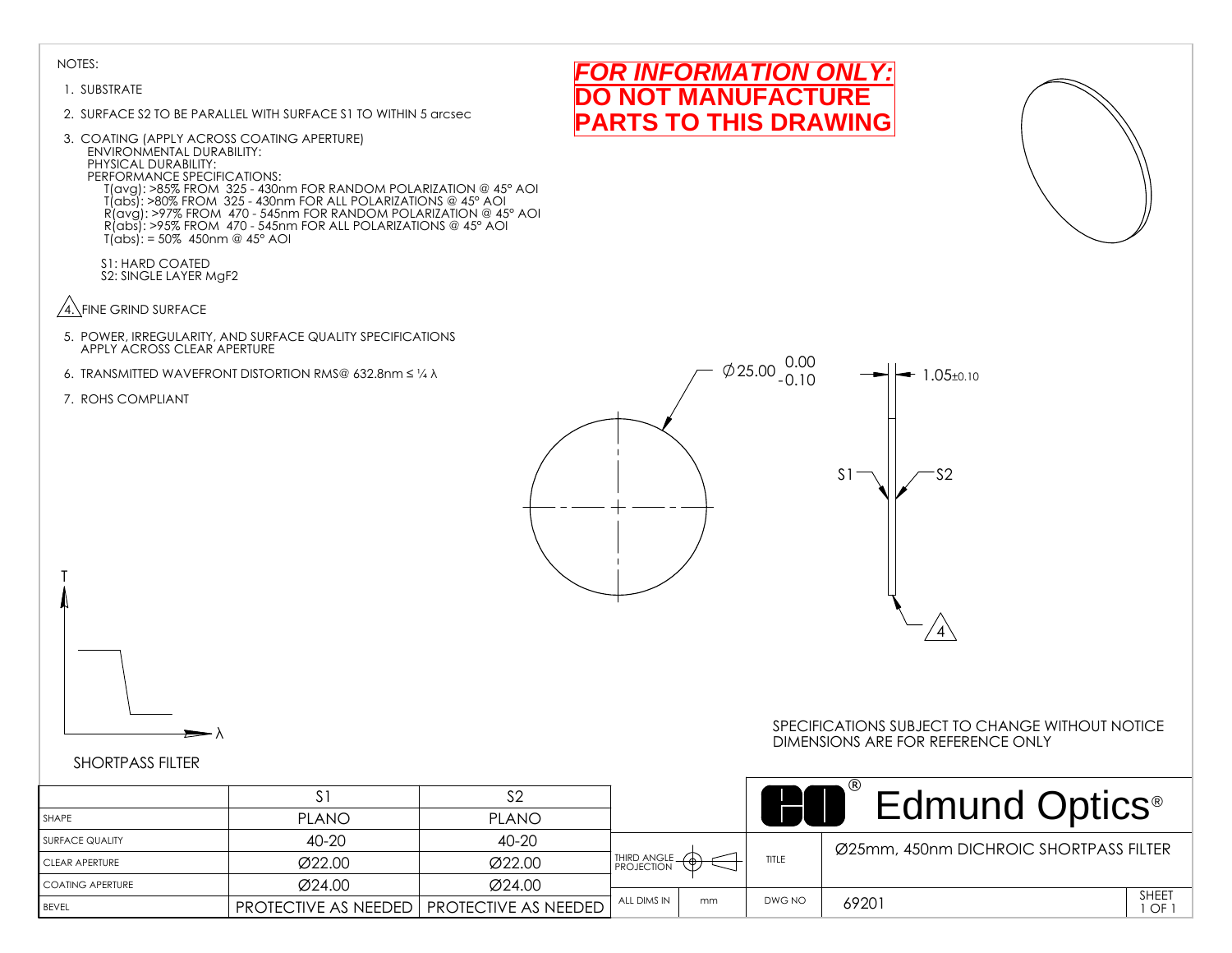#### 1. SUBSTRATE

- 2. SURFACE S2 TO BE PARALLEL WITH SURFACE S1 TO WITHIN 5 arcsec
- 3. COATING (APPLY ACROSS COATING APERTURE) ENVIRONMENTAL DURABILITY: PHYSICAL DURABILITY: PERFORMANCE SPECIFICATIONS: T(avg): >85% FROM 325 - 480nm FOR RANDOM POLARIZATION @ 45° AOI T(abs): >80% FROM 325 - 480nm FOR ALL POLARIZATIONS @ 45° AOI R(avg): >97% FROM 520 - 610nm FOR RANDOM POLARIZATION @ 45° AOI R(abs): >95% FROM 520 - 610nm FOR ALL POLARIZATIONS @ 45° AOI T(abs): = 50% 500nm @ 45° AOI
	- S1: HARD COATED S2: SINGLE LAYER MgF2
- $\sqrt{4}$ . FINE GRIND SURFACE
- 5. POWER, IRREGULARITY, AND SURFACE QUALITY SPECIFICATIONS APPLY ACROSS CLEAR APERTURE
- 6. TRANSMITTED WAVEFRONT DISTORTION RMS@ 632.8nm ≤ ¼ λ
- 7. ROHS COMPLIANT

T



*FOR INFORMATION ONLY:* **NOT MANUFACTURE PARTS TO THIS DRAWING**

## λ

#### SPECIFICATIONS SUBJECT TO CHANGE WITHOUT NOTICE DIMENSIONS ARE FOR REFERENCE ONLY

|                    | . ت                 |                                                    |             |    |              | <b>Edmund Optics</b> <sup>®</sup>      |               |
|--------------------|---------------------|----------------------------------------------------|-------------|----|--------------|----------------------------------------|---------------|
| l SHAPE            | <b>PLANO</b>        | <b>PLANO</b>                                       |             |    |              |                                        |               |
| I SURFACE QUALITY  | 40-20               | $40 - 20$                                          |             |    |              | Ø25mm, 500nm DICHROIC SHORTPASS FILTER |               |
| I CLEAR APERTURE   | Ø22.00              | Ø22.00                                             | THIRD ANGLE |    | <b>TITLE</b> |                                        |               |
| I COATING APERTURE | $\varnothing$ 24.00 | Ø24.00                                             |             |    |              |                                        |               |
| <b>BEVEL</b>       |                     | <b>PROTECTIVE AS NEEDED   PROTECTIVE AS NEEDED</b> | ALL DIMS IN | mm | DWG NO       | 69202                                  | SHEET<br>1 OF |

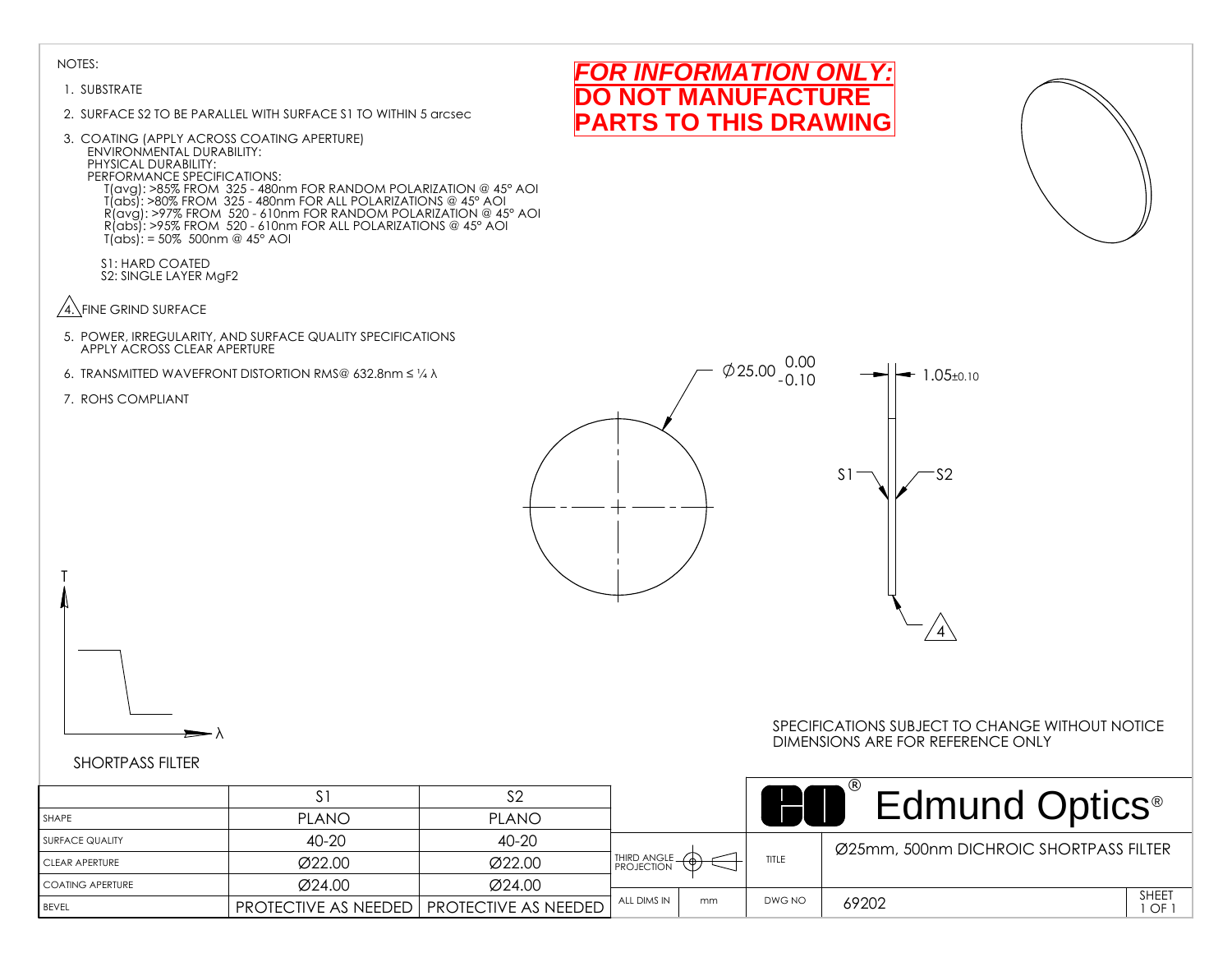#### 1. SUBSTRATE

- 2. SURFACE S2 TO BE PARALLEL WITH SURFACE S1 TO WITHIN 5 arcsec
- 3. COATING (APPLY ACROSS COATING APERTURE) ENVIRONMENTAL DURABILITY: PHYSICAL DURABILITY: PERFORMANCE SPECIFICATIONS: T(avg): >85% FROM 400 - 530nm FOR RANDOM POLARIZATION @ 45° AOI T(abs): >80% FROM 400 - 530nm FOR ALL POLARIZATIONS @ 45° AOI R(avg): >97% FROM 575 - 725nm FOR RANDOM POLARIZATION @ 45° AOI R(abs): >95% FROM 575 - 725nm FOR ALL POLARIZATIONS @ 45° AOI T(abs): = 50% 550nm @ 45° AOI

S1: HARD COATED S2: SINGLE LAYER MgF2

- $\sqrt{4}$ . FINE GRIND SURFACE
- 5. POWER, IRREGULARITY, AND SURFACE QUALITY SPECIFICATIONS APPLY ACROSS CLEAR APERTURE
- 6. TRANSMITTED WAVEFRONT DISTORTION RMS@ 632.8nm ≤ ¼ λ
- 7. ROHS COMPLIANT

T



*FOR INFORMATION ONLY:* **NOT MANUFACTURE PARTS TO THIS DRAWING**

λ

#### SPECIFICATIONS SUBJECT TO CHANGE WITHOUT NOTICE DIMENSIONS ARE FOR REFERENCE ONLY

|                    |              |                                             |               |    |        | <b>Edmund Optics</b> <sup>®</sup>      |
|--------------------|--------------|---------------------------------------------|---------------|----|--------|----------------------------------------|
| <b>SHAPE</b>       | <b>PLANO</b> | <b>PLANO</b>                                |               |    |        |                                        |
| I SURFACE QUALITY  | 40-20        | 40-20                                       |               |    |        | Ø25mm, 550nm DICHROIC SHORTPASS FILTER |
| I CLEAR APERTURE   | Ø22.00       | Ø22.00                                      | THIRD ANGLE - |    | TITLE  |                                        |
| I COATING APERTURE | Ø24.00       | Ø24.00                                      |               |    |        |                                        |
| <b>BEVEL</b>       |              | PROTECTIVE AS NEEDED   PROTECTIVE AS NEEDED | ALL DIMS IN   | mm | DWG NO | <b>SHEET</b><br>69203<br>OF            |

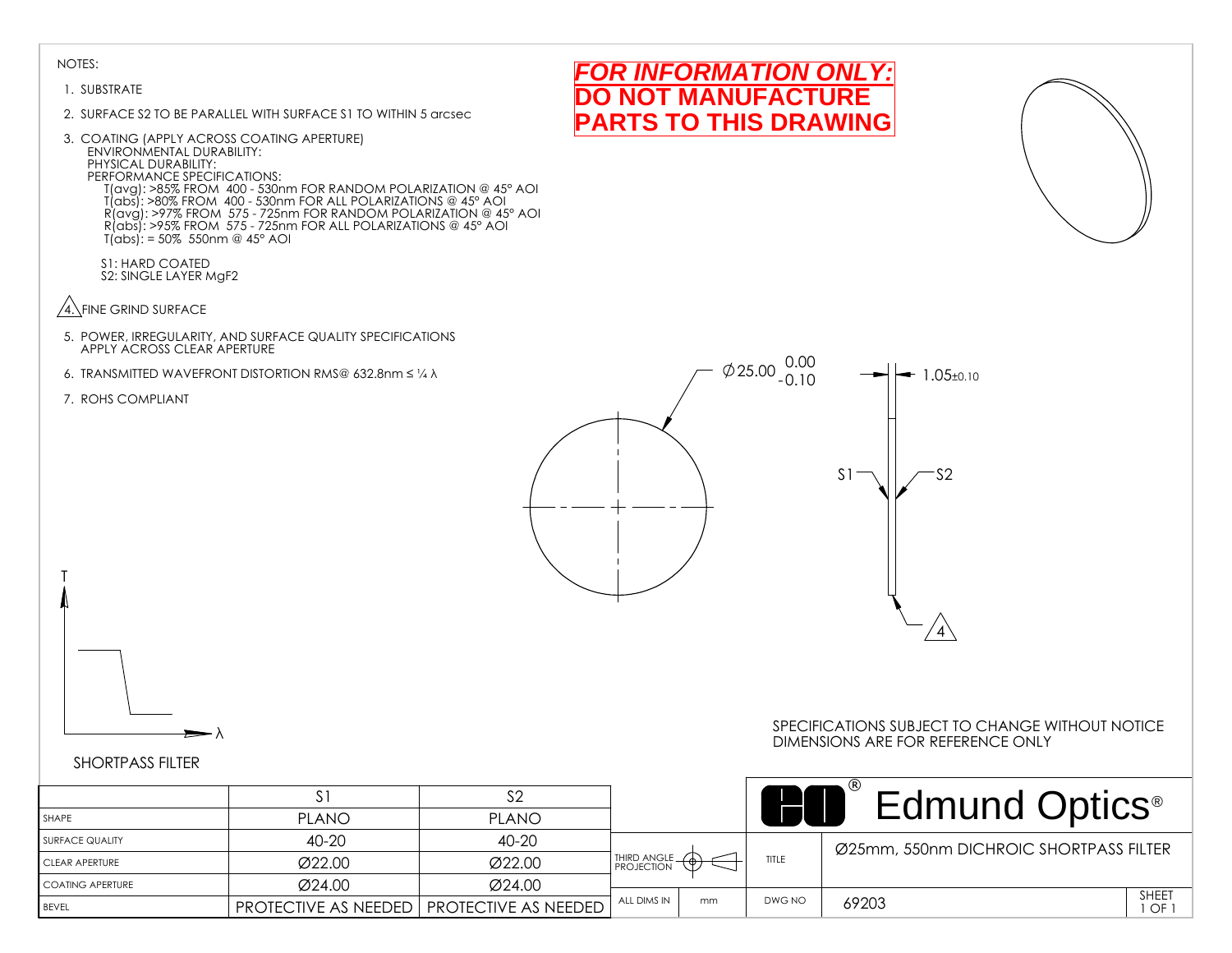#### 1. SUBSTRATE

- 2. SURFACE S2 TO BE PARALLEL WITH SURFACE S1 TO WITHIN 5 arcsec
- 3. COATING (APPLY ACROSS COATING APERTURE) ENVIRONMENTAL DURABILITY: PHYSICAL DURABILITY: PERFORMANCE SPECIFICATIONS: T(avg): >85% FROM 400 - 580nm FOR RANDOM POLARIZATION @ 45° AOI T(abs): >80% FROM 400 - 580nm FOR ALL POLARIZATIONS @ 45° AOI R(avg): >97% FROM 625 - 795nm FOR RANDOM POLARIZATION @ 45° AOI R(abs): >95% FROM 625 - 795nm FOR ALL POLARIZATIONS @ 45° AOI T(abs): = 50% 600nm @ 45° AOI

S1: HARD COATED S2: SINGLE LAYER MgF2

- $\sqrt{4}$ . FINE GRIND SURFACE
- 5. POWER, IRREGULARITY, AND SURFACE QUALITY SPECIFICATIONS APPLY ACROSS CLEAR APERTURE
- 6. TRANSMITTED WAVEFRONT DISTORTION RMS@ 632.8nm ≤ ¼ λ
- 7. ROHS COMPLIANT

T



*FOR INFORMATION ONLY:* **NOT MANUFACTURE PARTS TO THIS DRAWING**

#### SHORTPASS FILTER

λ

#### SPECIFICATIONS SUBJECT TO CHANGE WITHOUT NOTICE DIMENSIONS ARE FOR REFERENCE ONLY

|                   |                             |                             |               |    |        | Edmund Optics <sup>®</sup>             |
|-------------------|-----------------------------|-----------------------------|---------------|----|--------|----------------------------------------|
| SHAPE             | <b>PLANO</b>                | <b>PLANO</b>                |               |    |        |                                        |
| I SURFACE QUALITY | 40-20                       | 40-20                       |               |    |        | Ø25mm, 600nm DICHROIC SHORTPASS FILTER |
| CLEAR APERTURE    | Ø22.00                      | Ø22.00                      | THIRD ANGLE - |    | TITLE  |                                        |
| COATING APERTURE  | Ø24.00                      | Ø24.00                      |               |    |        |                                        |
| <b>BEVEL</b>      | <b>PROTECTIVE AS NEEDED</b> | <b>PROTECTIVE AS NEEDED</b> | ALL DIMS IN   | mm | DWG NO | SHEET<br>69204<br>I OF I               |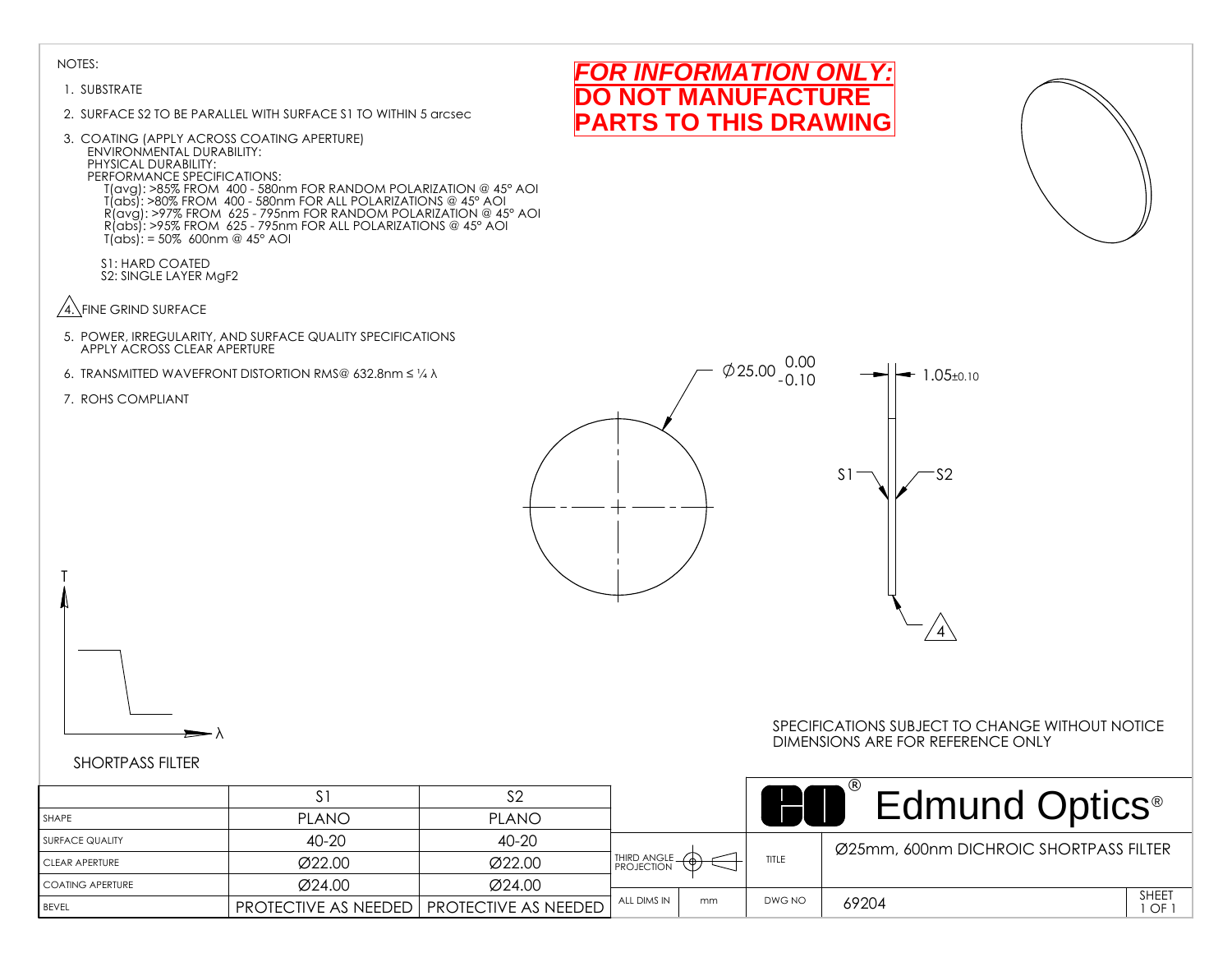#### 1. SUBSTRATE

- 2. SURFACE S2 TO BE PARALLEL WITH SURFACE S1 TO WITHIN 5 arcsec
- 3. COATING (APPLY ACROSS COATING APERTURE) ENVIRONMENTAL DURABILITY: PHYSICAL DURABILITY: PERFORMANCE SPECIFICATIONS: T(avg): >85% FROM 400 - 630nm FOR RANDOM POLARIZATION @ 45° AOI T(abs): >80% FROM 400 - 630nm FOR ALL POLARIZATIONS @ 45° AOI R(avg): >97% FROM 675 - 850nm FOR RANDOM POLARIZATION @ 45° AOI R(abs): >95% FROM 675 - 850nm FOR ALL POLARIZATIONS @ 45° AOI T(abs): = 50% 650nm @ 45° AOI
	- S1: HARD COATED S2: SINGLE LAYER MgF2
- $\sqrt{4}$ . FINE GRIND SURFACE
- 5. POWER, IRREGULARITY, AND SURFACE QUALITY SPECIFICATIONS APPLY ACROSS CLEAR APERTURE
- 6. TRANSMITTED WAVEFRONT DISTORTION RMS@ 632.8nm ≤ ¼ λ
- 7. ROHS COMPLIANT

T



*FOR INFORMATION ONLY:* **NOT MANUFACTURE PARTS TO THIS DRAWING**

### SHORTPASS FILTER

#### SPECIFICATIONS SUBJECT TO CHANGE WITHOUT NOTICE DIMENSIONS ARE FOR REFERENCE ONLY

| .<br>______________ |  |
|---------------------|--|
|                     |  |

λ

|                         |                                  |                             |                   |        | <b>Edmund Optics</b> <sup>®</sup>      |
|-------------------------|----------------------------------|-----------------------------|-------------------|--------|----------------------------------------|
| SHAPE                   | <b>PLANO</b>                     | <b>PLANO</b>                |                   |        |                                        |
| SURFACE QUALITY         | 40-20                            | 40-20                       |                   |        | Ø25mm, 650nm DICHROIC SHORTPASS FILTER |
| CLEAR APERTURE          | Ø22.00                           | Ø22.00                      | THIRD ANGLE -     | TITLE  |                                        |
| <b>COATING APERTURE</b> | Ø24.00                           | Ø24.00                      |                   |        |                                        |
| <b>BFVFI</b>            | $'$ PROTECTIVE AS NEEDED $\vert$ | <b>PROTECTIVE AS NEEDED</b> | ALL DIMS IN<br>mm | DWG NO | SHEET<br>69205<br>, OF '               |

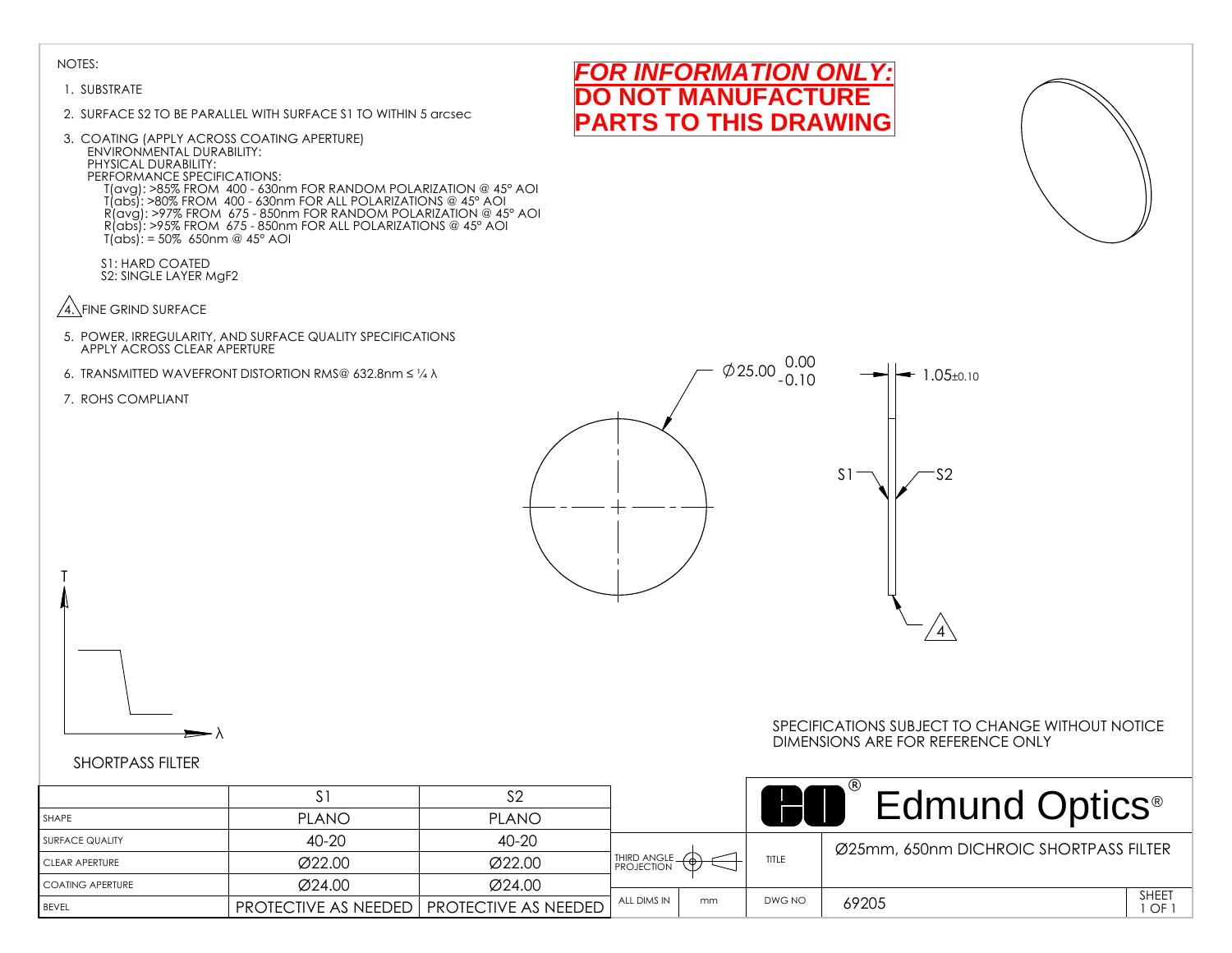#### 1. SUBSTRATE

- 2. SURFACE S2 TO BE PARALLEL WITH SURFACE S1 TO WITHIN 5 arcsec
- 3. COATING (APPLY ACROSS COATING APERTURE) ENVIRONMENTAL DURABILITY: PHYSICAL DURABILITY: PERFORMANCE SPECIFICATIONS: T(avg): >85% FROM 400 - 680nm FOR RANDOM POLARIZATION @ 45° AOI T(abs): >80% FROM 400 - 680nm FOR ALL POLARIZATIONS @ 45° AOI R(avg): >97% FROM 725 - 900nm FOR RANDOM POLARIZATION @ 45° AOI R(abs): >95% FROM 725 - 900nm FOR ALL POLARIZATIONS @ 45° AOI T(abs): = 50% 700nm @ 45° AOI

S1: HARD COATED S2: SINGLE LAYER MgF2

- $\sqrt{4}$ . FINE GRIND SURFACE
- 5. POWER, IRREGULARITY, AND SURFACE QUALITY SPECIFICATIONS APPLY ACROSS CLEAR APERTURE
- 6. TRANSMITTED WAVEFRONT DISTORTION RMS@ 632.8nm ≤ ¼ λ
- 7. ROHS COMPLIANT

T



*FOR INFORMATION ONLY:* **NOT MANUFACTURE PARTS TO THIS DRAWING**

## λ

#### SPECIFICATIONS SUBJECT TO CHANGE WITHOUT NOTICE DIMENSIONS ARE FOR REFERENCE ONLY

|                    |                             |                                     |               |    |        | <b>Edmund Optics</b> <sup>®</sup>      |                    |
|--------------------|-----------------------------|-------------------------------------|---------------|----|--------|----------------------------------------|--------------------|
| <b>SHAPE</b>       | <b>PLANO</b>                | <b>PLANO</b>                        |               |    |        |                                        |                    |
| I SURFACE QUALITY  | 40-20                       | 40-20                               |               |    |        | Ø25mm, 700nm DICHROIC SHORTPASS FILTER |                    |
| I CLEAR APERTURE   | Ø22.00                      | Ø22.00                              | THIRD ANGLE - |    | TITLE  |                                        |                    |
| I COATING APERTURE | Ø24.00                      | Ø24.00                              |               |    |        |                                        |                    |
| <b>BEVEL</b>       | <b>PROTECTIVE AS NEEDED</b> | $\overline{ }$ PROTECTIVE AS NEEDED | ALL DIMS IN   | mm | DWG NO | 69206                                  | <b>SHEET</b><br>OF |